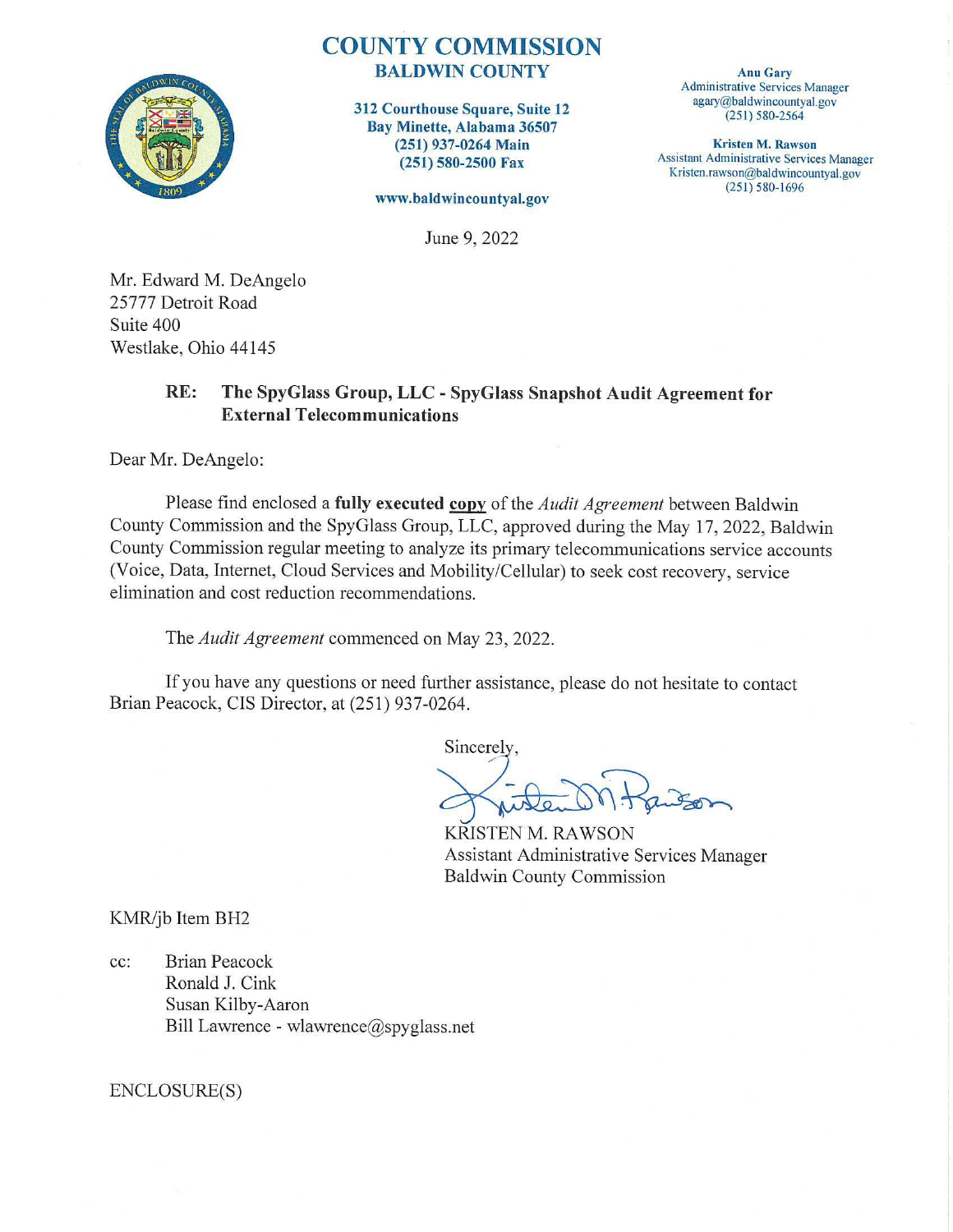## **SpyGlass Snapshot Audit Agreement**

This agreement, effective as of the later of the dates of signature below ("Effective Date"), is between County of Baldwin ("Company"), and The SpyGlass Group, LLC, an Ohio limited liability company ("Auditor").

1. **Primary Audit Services.** Company is engaging Auditor as an independent contractor to analyze its primary telecommunications service accounts (Voice, Data, Internet, Cloud Services and Mobility/Cellular) to seek cost recovery, service elimination and cost reduction recommendations. Company will provide Auditor with the materials required to perform its analysis and Auditor will conduct a Kickoff meeting with Company to review the materials provided and introduce Auditor's personnel assigned to the project. Auditor will deliver the recommendations to Company at a Summary of Findings meeting, implement recommendations that Company elects for Auditor to implement, and deliver a complete telecommunications inventory to Company. Upon completion of implementation, Auditor will conduct an Industry Benchmark Analysis ("IBA") Meeting to compare Company's spending and audit results against industry peers as well as all SpyGlass clients, officially bringing closure to the engagement.

While Auditor is performing its analysis, Company will not make changes or perform internal cost reduction analysis with respect to provider accounts which Company has included within the scope of Auditor's review.

2. **Fees.** Company will pay Auditor the applicable fee set forth below ONLY for Auditor recommendations implemented within twelve (12) months of Auditor delivering the recommendation to Company:

- 50% of any "Cost Recovery", as defined below
- 12 times any "Service Elimination Savings", as defined below
- 12 times any "Cost Reduction Savings", as defined below

"Cost Recovery" is any refund, credit or compensation received by Company relating to past services or charges.

"Service Elimination Savings" is any monthly cost reduction received by Company relating to cancellation of any service, including monthly usage cost reduction (calculated as the average of the last 2 months of usage costs associated with the cancelled service).

"Cost Reduction Savings" is any monthly cost reduction received by Company relating to the modification, consolidation or negotiation of any service, account or contract, including post discount usage rate improvement (calculated as the (a) decrease in post discount per unit pricing realized by Company for any service, times (b) the average of Company's last two (2) months usage levels measured in such units for the modified service).

3. **Invoicing and Payment.** Fees for Cost Recovery are due as a one-time payment within 10 days of verification that Company has been issued the refund, credit or compensation resulting in such fees. Fees for Service Elimination Savings and Cost Reduction Savings are due as a one-time payment within 10 days of verification that the cancellation or other activity resulting in the Service Elimination Savings or Cost Reduction Savings has been completed. Auditor may issue separate invoices as different fees are earned.

4. **Miscellaneous.** This agreement is governed by the laws of the State of Alabama, without regard to principles of conflicts of law, and may be executed by facsimile and simultaneously in multiple counterparts. Company agrees that Auditor does not warranty the overall performance, Company satisfaction, or data accuracy of any telecommunications related carrier, provider, software manufacturer or vendor at any time whatsoever during or after the term of this agreement. Each person signing this agreement on behalf of a party represents that he or she has been duly authorized to sign this agreement and to bind the party on whose behalf this agreement is being signed by that signatory. AUDITOR SHALL NOT BE LIABLE TO THE COMPANY FOR INCIDENTAL, CONSEQUENTIAL, SPECIAL OR PUNITIVE DAMAGES, INCLUDING, WITHOUT LIMITATION, LOST PROFITS OR BUSINESS INTERRUPTION, WHETHER SUCH LIABILITY IS ASSERTED ON THE BASIS OF CONTRACT, TORT OR OTHERWISE, EVEN IF EITHER PARTY HAS BEEN WARNED OF THE POSSIBILITY OF ANY SUCH LOSS OR DAMAGE IN ADVANCE. IN ADDITION, IN NO EVENT SHALL AUDITOR'S LIABILITY TO COMPANY EXCEED THE FEES ACTUALLY PAID BY COMPANY TO AUDITOR.

| IN WITNESS WHEREOF, the parties hereto have executed this agreement as of the Effective Date. |                                |
|-----------------------------------------------------------------------------------------------|--------------------------------|
| <b>COMPANY</b>                                                                                | <b>AUDITOR</b>                 |
| <b>County of Baldwin</b>                                                                      | The SpyGlass Group, LL         |
| Signature:                                                                                    | Signature:                     |
| Print Name:                                                                                   | Print Name: Edward M. DeAngelo |
| Date:                                                                                         | 27<br>Date:                    |
|                                                                                               |                                |
|                                                                                               |                                |
|                                                                                               |                                |

The SpyGlass Group, LLC AUDITOR<br>The SpyGlass Group, LLC<br>Signature AU/OLUMU

Print Name: Edward M. DeAngelo

Date: 5/23/22